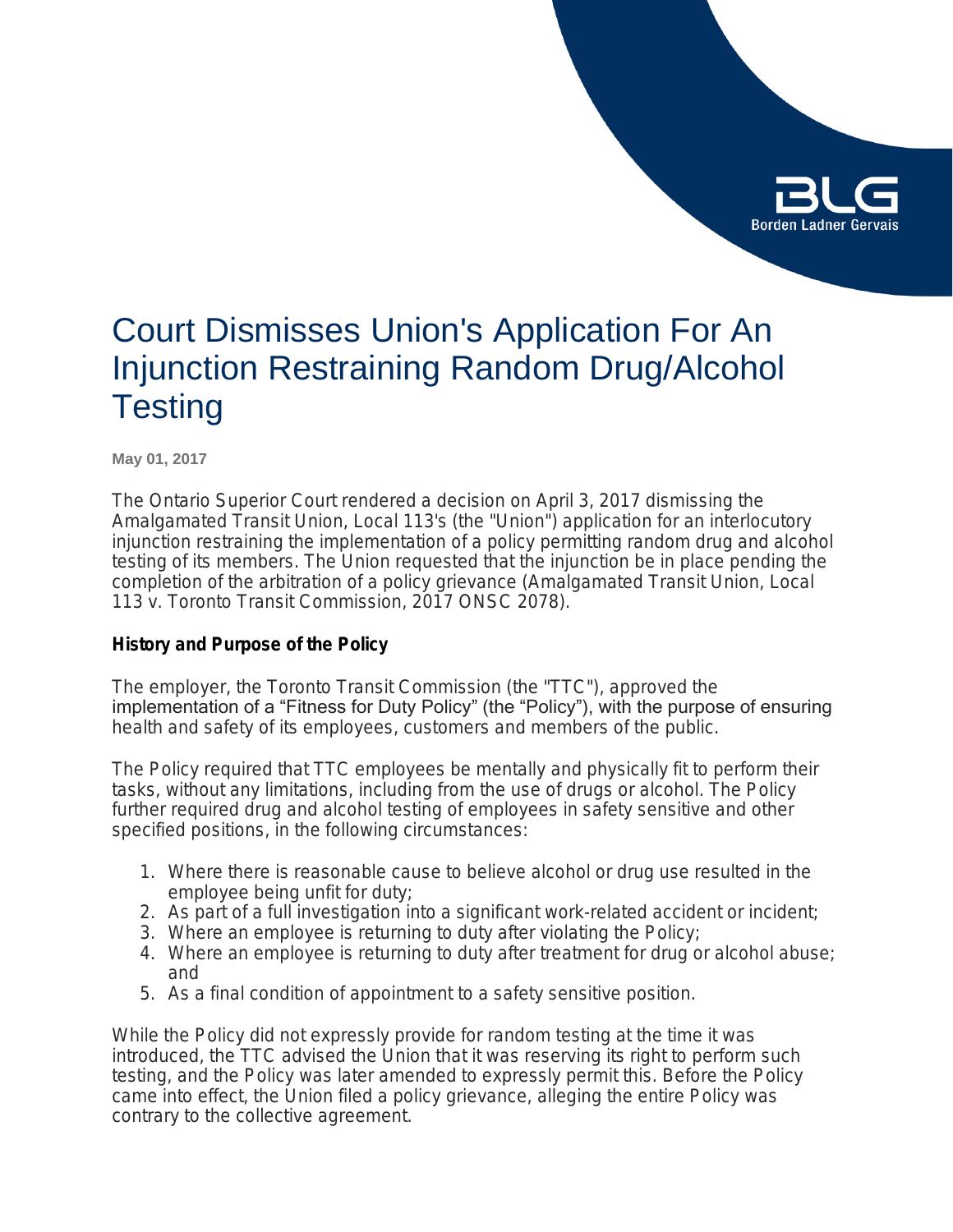The grievance was referred to arbitration, which commenced on March 8, 2011. As of the date of the hearing of the Union's application for an injunction in February and March 2017, the TTC had not even commenced its case.

# **The Union Failed to Meet the Test for an Injunction**

In order to succeed in its application for an injunction, the Union had to demonstrate that the application met the following, well-established, criteria:

- There is a serious issue to be tried:
- The Union or its members would incur irreparable harm if the relief requested was not granted; and
- The balance of convenience, taking into account the public interest, favours granting the interim relief requested.

On the first criterion, the Court agreed with the Union that there was a serious issue to be tried in the arbitration. Specifically, the arbitrator would be tasked with considering how the Supreme Court of Canada's decision in *Communications, Energy and Paperworkers Union of Canada, Local 30 v. Irving Pulp and Paper Limited*, 2013 SCC 34 ("*Irving*") would be applied to the case, and whether the threshold requirements established by Irving for implementing such a policy were met. This component of the injunction test was satisfied.

With respect to whether irreparable harm would be suffered unless the injunction was granted, the Union made a number of arguments, including that employees would suffer breaches of privacy, psychological harm, as well as suffering consequences resulting from false positive test results, and damages resulting from unjust discharges. The Court concluded that adequate avenues exist through which employees could seek damages relating to these kinds of consequences, and that monetary damages would provide sufficient compensation for any harm suffered. Accordingly, this component of the test was not satisfied, and the Court dismissed the Union's application, with costs, on this basis.

Notwithstanding that the Union's application was already unsuccessful, the Court proceeded to comment on the third criterion, in case it was wrong on the second. In this regard, the Court reasoned that, if the random drug and alcohol testing is permitted to proceed, the testing will increase the likelihood that an employee prone to drug and/or alcohol use and working in a safety-sensitive position will either be detected through the testing, or that his or her drug and/or alcohol use will be deterred by the possibility of being subjected to random testing, and that this "will increase public safety". The Court concluded that the balance of convenience favoured the TTC's position, and again commented that any damages suffered by employees as a result of any such testing can be adequately remedied with monetary compensation.

The Court awarded \$100,000 in costs, to be paid to the TTC as the successful party.

Though the TTC won this battle, it does not mean that the TTC will be permitted to keep the Policy in place or to proceed with random drug and/or alcohol testing in the future. We will have to stay tuned to see what comes of the ongoing arbitration, and whether the TTC can satisfy the arbitrator that it meets the *Irving* requirements for having a random testing policy. This is certainly one to watch.